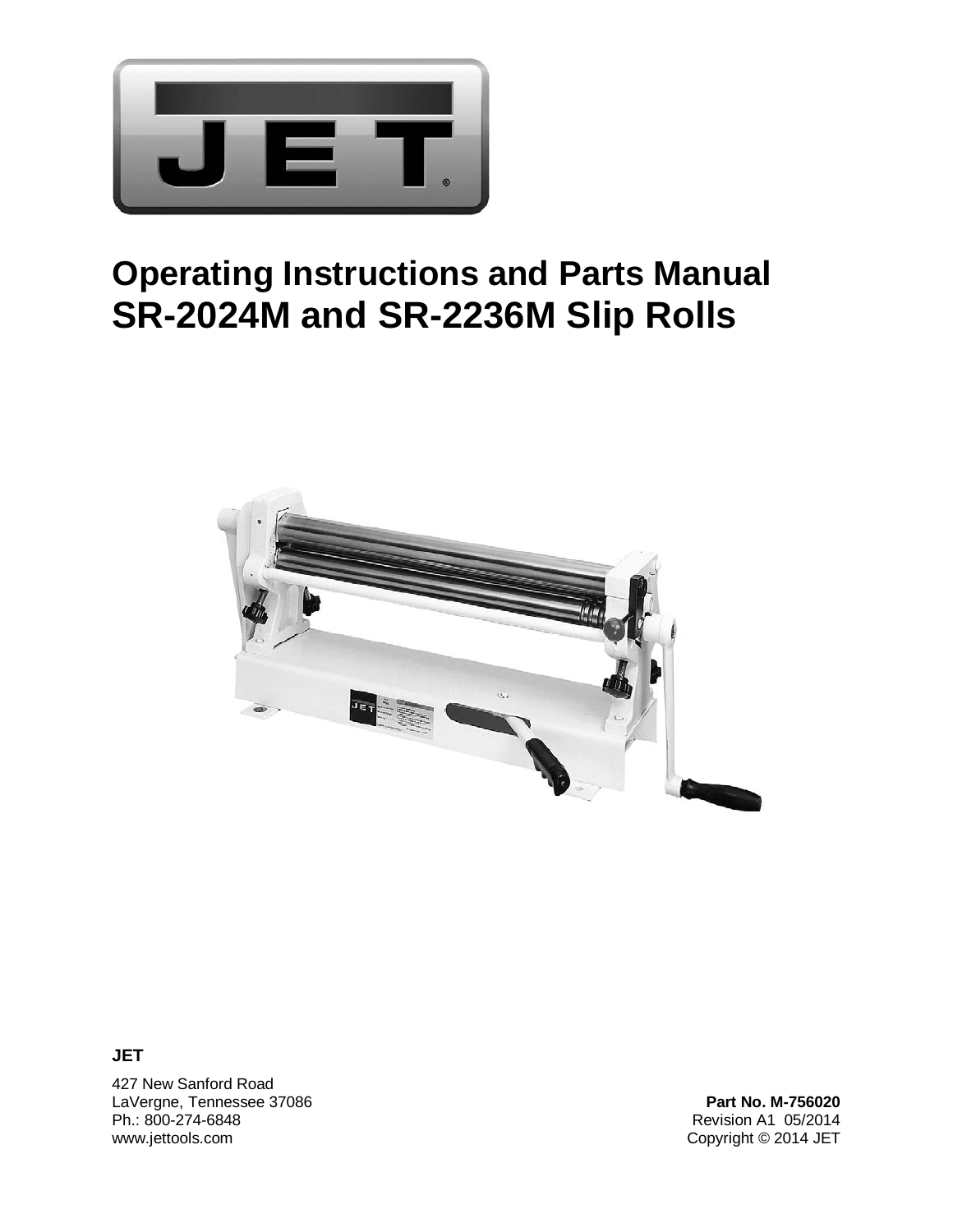# **Warranty and Service**

JET warrants every product it sells against manufacturers' defects. If one of our tools needs service or repair, please contact Technical Service by calling 1-800-274-6846, 8AM to 5PM CST, Monday through Friday.

#### **Warranty Period**

The general warranty lasts for the time period specified in the literature included with your product or on the official JET branded website.

- JET products carry a limited warranty which varies in duration based upon the product. (See chart below)
- Accessories carry a limited warranty of one year from the date of receipt.
- Consumable items are defined as expendable parts or accessories expected to become inoperable within a reasonable amount of use and are covered by a 90 day limited warranty against manufacturer's defects.

#### **Who is Covered**

This warranty covers only the initial purchaser of the product from the date of delivery.

#### **What is Covered**

This warranty covers any defects in workmanship or materials subject to the limitations stated below. This warranty does not cover failures due directly or indirectly to misuse, abuse, negligence or accidents, normal wear-and-tear, improper repair, alterations or lack of maintenance.

#### **Warranty Limitations**

Woodworking products with a Five Year Warranty that are used for commercial or industrial purposes default to a Two Year Warranty. Please contact Technical Service at 1-800-274-6846 for further clarification.

#### **How to Get Technical Support**

Please contact Technical Service by calling 1-800-274-6846. **Please note that you will be asked to provide proof of initial purchase when calling.** If a product requires further inspection, the Technical Service representative will explain and assist with any additional action needed. JET has Authorized Service Centers located throughout the United States. For the name of an Authorized Service Center in your area call 1-800-274-6846 or use the Service Center Locator on the JET website.

#### **More Information**

JET is constantly adding new products. For complete, up-to-date product information, check with your local distributor or visit the JET website.

#### **How State Law Applies**

This warranty gives you specific legal rights, subject to applicable state law.

#### **Limitations on This Warranty**

JET LIMITS ALL IMPLIED WARRANTIES TO THE PERIOD OF THE LIMITED WARRANTY FOR EACH PRODUCT. EXCEPT AS STATED HEREIN, ANY IMPLIED WARRANTIES OF MERCHANTABILITY AND FITNESS FOR A PARTICULAR PURPOSE ARE EXCLUDED. SOME STATES DO NOT ALLOW LIMITATIONS ON HOW LONG AN IMPLIED WARRANTY LASTS, SO THE ABOVE LIMITATION MAY NOT APPLY TO YOU.

JET SHALL IN NO EVENT BE LIABLE FOR DEATH, INJURIES TO PERSONS OR PROPERTY, OR FOR INCIDENTAL, CONTINGENT, SPECIAL, OR CONSEQUENTIAL DAMAGES ARISING FROM THE USE OF OUR PRODUCTS. SOME STATES DO NOT ALLOW THE EXCLUSION OR LIMITATION OF INCIDENTAL OR CONSEQUENTIAL DAMAGES, SO THE ABOVE LIMITATION OR EXCLUSION MAY NOT APPLY TO YOU.

JET sells through distributors only. The specifications listed in JET printed materials and on official JET website are given as general information and are not binding. JET reserves the right to effect at any time, without prior notice, those alterations to parts, fittings, and accessory equipment which they may deem necessary for any reason whatsoever. JET<sup>®</sup> branded products are not sold in Canada by JPW Industries, Inc.

#### **Product Listing with Warranty Period**

90 Days – Parts; Consumable items; Light-Duty Air Tools

1 Year – Motors; Machine Accessories; Heavy-Duty Air Tools; Pro-Duty Air Tools

2 Year – Metalworking Machinery; Electric Hoists, Electric Hoist Accessories; Woodworking Machinery used for industrial or commercial purposes

5 Year – Woodworking Machinery

Limited Lifetime – JET Parallel clamps; VOLT Series Electric Hoists; Manual Hoists; Manual Hoist Accessories; Shop Tools; Warehouse & Dock products; Hand Tools

NOTE: JET is a division of JPW Industries, Inc. References in this document to JET also apply to JPW Industries, Inc., or any of its successors in interest to the JET brand.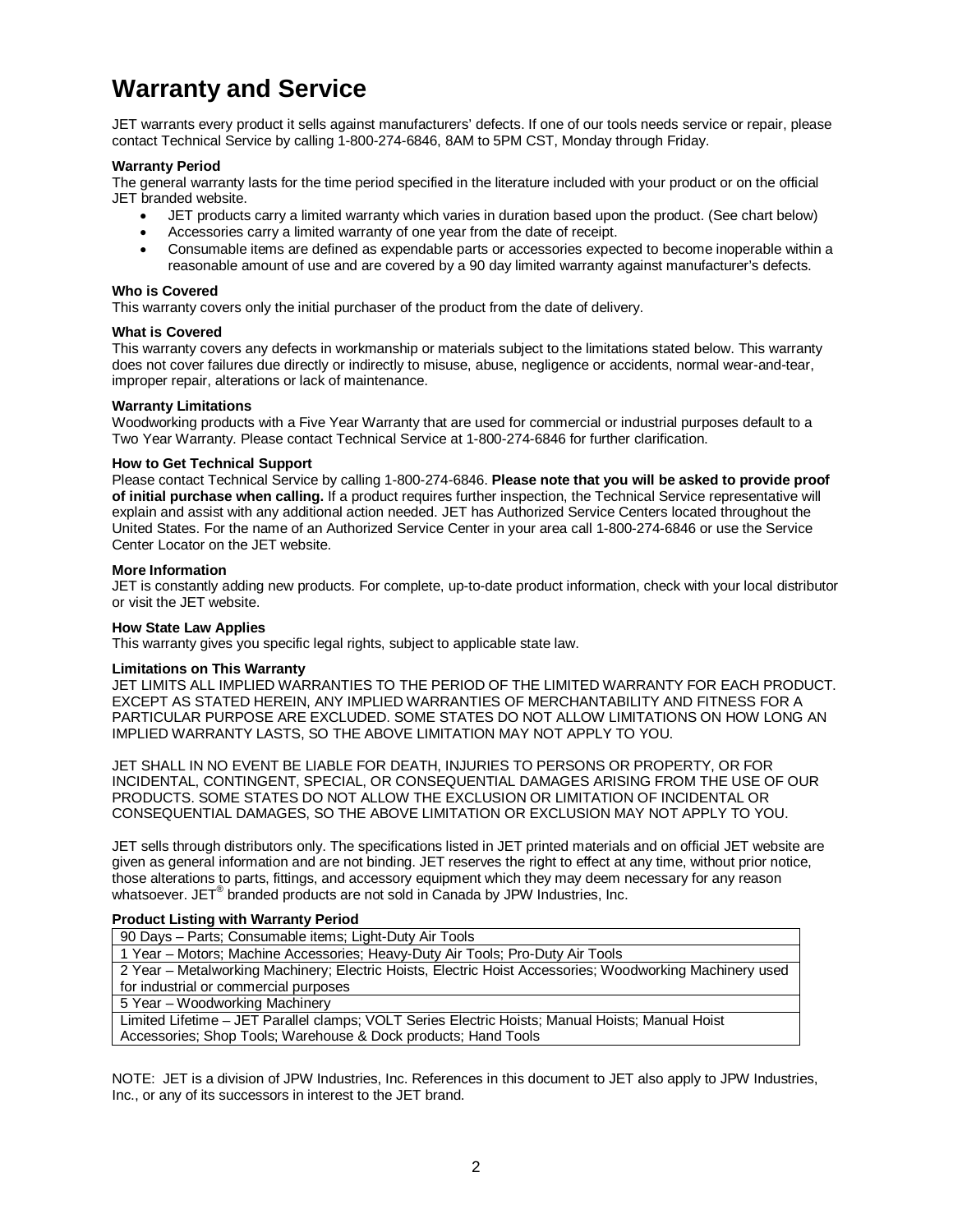

**For your own safety, read the owner's manual before operating the slip roll. This slip roll is designed and intended for use by properly trained and experienced personnel only. If you are not familiar with the proper and safe operation of a slip roll, do not use until proper training and knowledge has been obtained.** 

- 1. **KEEP GUARDS IN PLACE** and in working order.
- 2. **KEEP ALL BODY PARTS AWAY FROM MOVING PARTS.** Avoid placing any part of your body near belts, cutters, gears, etc.
- 3. **DO NOT EXCEED GAUGE RATED CAPACITY** on this slip roll, 20 gauge for SR-2024M and 22 gauge for SR-2236M.
- 4. **KEEP THE WORK AREA CLEAN.** Cluttered areas and work benches invite accidents.
- 5. **KEEP CHILDREN AWAY.** All visitors should be kept a safe distance from the work area.
- 6. **MAKE THE WORKSHOP KID PROOF** with padlocks, master switches, or by removing starter keys.
- 7. **DON'T FORCE THE MACHINE.** It will do the job better and safer at the rate for which it was designed.
- 8. **USE THE RIGHT MACHINE.** Don't force a machine or attachment to do a job for which it was not designed.
- 9. **WEAR PROPER APPAREL.** Do not wear loose clothing, gloves, neckties, rings, bracelets, or other jewelry which may get caught in moving parts. Non-slip footwear is recommended. Wear protective hair covering to contain long hair.
- 10. **ALWAYS USE SAFETY GLASSES.** Also use face or dust masks if the cutting operation is dusty. Everyday eyeglasses only have impact resistant lenses; they are not safety glasses.
- 11. **DON'T OVERREACH.** Keep proper footing and balance at all times.
- 12. **MAINTAIN TOOLS WITH CARE.** Keep tools sharp and clean for the best and safest performance. Follow instructions for lubricating and changing accessories.
- 13. **NEVER STAND ON A MACHINE.** Serious injury could occur if the machine tipped.
- 14. **CHECK DAMAGED PARTS.** Before further use of the machine, a guard or other part that is damaged should be carefully checked to determine that it will operate properly and perform its intended function - check for alignment of moving parts, binding of moving parts, breakage of parts, mounting, and any other conditions that may affect its operation. A guard or other part that is damaged should be properly repaired or replaced.
- 15. **SHEET METAL STOCK HAS SHARP EDGES.** To prevent cuts, use caution when handling.
- 16. **KEEP HANDS AND FINGERS** clear of the area in front and rear of the rolls.
- 17. **DO NOT USE THE MACHINE** for any purpose other than for which it was designed
- 18. **FAILURE TO COMPLY** with all of these warnings may cause serious injury.
- 19. **SOME DUST CREATED BY** power sanding, sawing, grinding, drilling and other construction activities contains chemicals known to cause cancer, birth defects or other reproductive harm. Some examples of these chemicals are:
- Lead from lead based paint
- Crystalline silica from bricks and cement and other masonry products, and
- Arsenic and chromium from chemically-treated lumber.
- 20. **YOUR RISK FROM THOSE EXPOSURES** varies, depending on how often you do this type of work. To reduce your exposure to these chemicals: work in a well ventilated area, and work with approved safety equipment, such as those dust masks that are specifically designed to filter out microscopic particles
- 21. **DO NOT OPERATE TOOL** while under the influence of drugs, alcohol or any medication.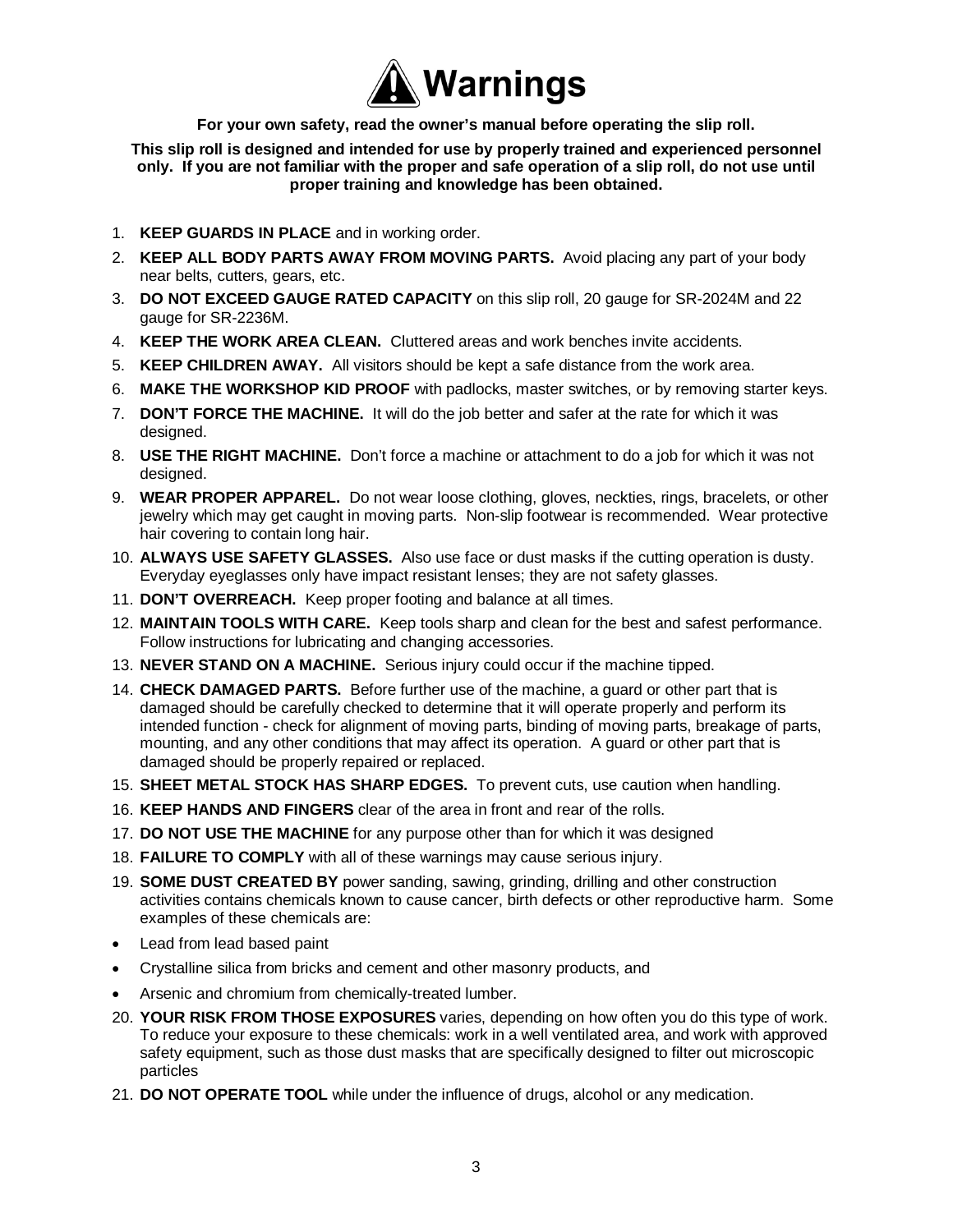# **Specifications**

| Overall Dimensions, shipping (LxWxH) 36" x 16" x 18-1/2"  47-1/4" x 16-1/4" x 18" |  |
|-----------------------------------------------------------------------------------|--|
|                                                                                   |  |
|                                                                                   |  |
|                                                                                   |  |
|                                                                                   |  |
|                                                                                   |  |

# **Uncrating and Clean-Up**

- 1. Remove the crate from around the machine.
- 2. Carefully clean all rust protected surfaces with a mild solvent or kerosene and a soft rag. Do not use lacquer thinner, paint thinner, or gasoline. These will damage painted surfaces.
- 3. Coat all machined surfaces with a light coat of oil to inhibit rust.
- 4. Remove the bolts holding the machine to the skid.
- 5. Carefully move the machine to a well lighted area on a solid, level work bench, and secure to the bench with lag screws or bolts.
- 6. Machine location must allow access to all sides.

## **Front Rolls**

The (#) in the text refers to the breakdown.

- 1. The upper and lower rolls #23 & #24 carry the material through as the crank handle #33 is turned in a clockwise direction.
- 2. The lower roll adjustment knobs #12 are used to move the lower roll #24 up and down for different gauge material.
- 3. The gap between the two front rolls should be equal at both ends.

## **Rear Roll**

1. The rear roll #25 can be adjusted to control the radius by turning adjustment knobs #13.

2. The gap between the rear roll and the two front rolls should be equal at both ends of the roll to assure an equal radius at both ends of the material.

## **Releasing the Material**

- 1. Once the material has been rolled release the material from the roll by lifting handle #29. Move the handle bracket out of the way.
- 2. Lift the upper roll #23 by moving lever #3 to the right so that the material can be removed.

# **Rolling Wires**

There are three wire grooves in the lower and rear rolls that will accommodate a 3/16", 1/4", and 5/16" wire.

## **Lubrication**

The machine must be lubricated every day of service with a few drops of oil. An oil pinhole is located at both ends of the lower roll #24, and rear roll #25. The upper roll #23 has two oil pinholes on the left side. The right side can be lubed by opening the handle #29, and lightly oiling the end of the upper roll shaft.

Every thirty days of operation grease the gears by removing the outer hex nut #7, and gear cover #18.

Lightly oil the rolls when not in use to prevent rust.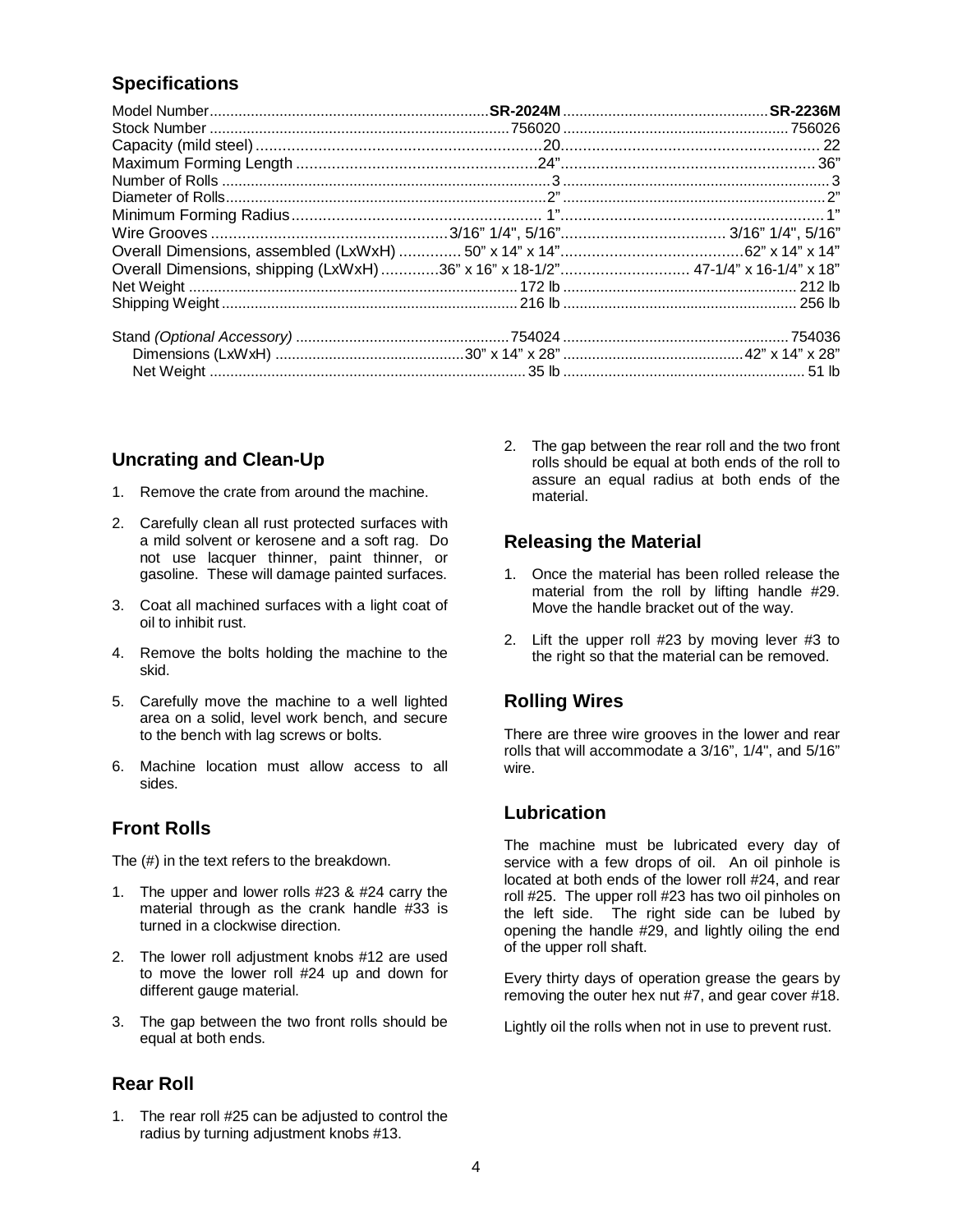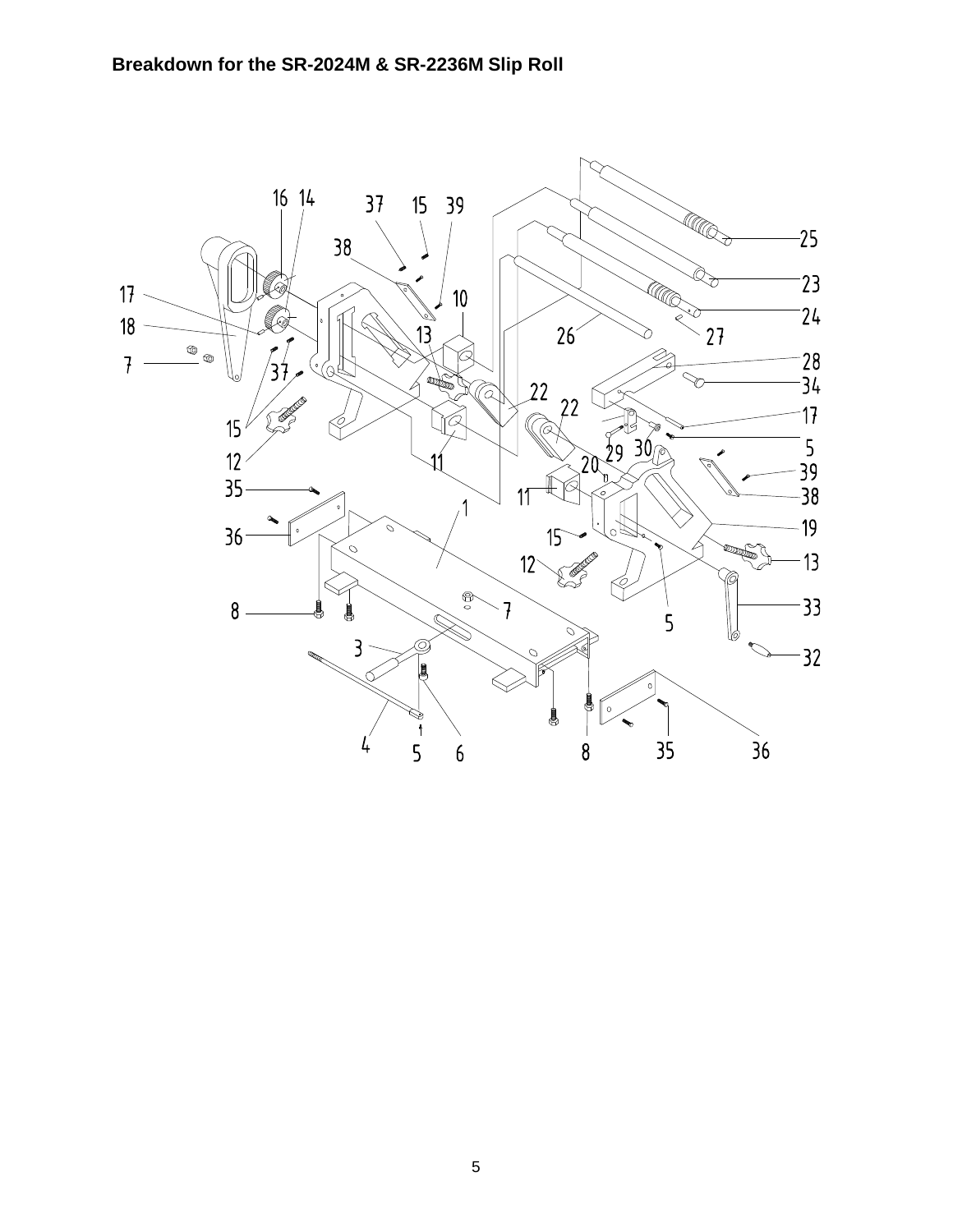# Parts List for the SR-2024M & SR-2236M Slip Roll

| <b>Index</b> | Part | <b>Description</b>                           | <b>Size</b> | Quantity |
|--------------|------|----------------------------------------------|-------------|----------|
|              |      |                                              |             |          |
|              |      |                                              |             |          |
|              |      |                                              |             |          |
|              |      |                                              |             |          |
|              |      |                                              |             |          |
|              |      |                                              |             |          |
|              |      | 6 SR2024N-6  Socket Head Cap Screw M10x25  1 |             |          |
|              |      |                                              |             |          |
|              |      |                                              |             |          |
|              |      |                                              |             |          |
|              |      |                                              |             |          |
|              |      |                                              |             |          |
|              |      |                                              |             |          |
|              |      |                                              |             |          |
|              |      |                                              |             |          |
|              |      |                                              |             |          |
|              |      |                                              |             |          |
|              |      |                                              |             |          |
|              |      |                                              |             |          |
|              |      |                                              |             |          |
|              |      |                                              |             |          |
|              |      |                                              |             |          |
|              |      |                                              |             |          |
|              |      |                                              |             |          |
|              |      |                                              |             |          |
|              |      |                                              |             |          |
|              |      |                                              |             |          |
|              |      |                                              |             |          |
|              |      |                                              |             |          |
|              |      |                                              |             |          |
|              |      |                                              |             |          |
|              |      |                                              |             |          |
|              |      |                                              |             |          |
|              |      |                                              |             |          |
|              |      |                                              |             |          |
|              |      |                                              |             |          |
|              |      |                                              |             |          |
|              |      |                                              |             |          |
|              |      |                                              |             |          |
|              |      |                                              |             |          |
|              |      |                                              |             |          |
|              |      |                                              |             |          |
|              |      |                                              |             |          |
|              |      |                                              |             |          |
|              |      |                                              |             |          |
|              |      |                                              |             |          |
|              |      |                                              |             |          |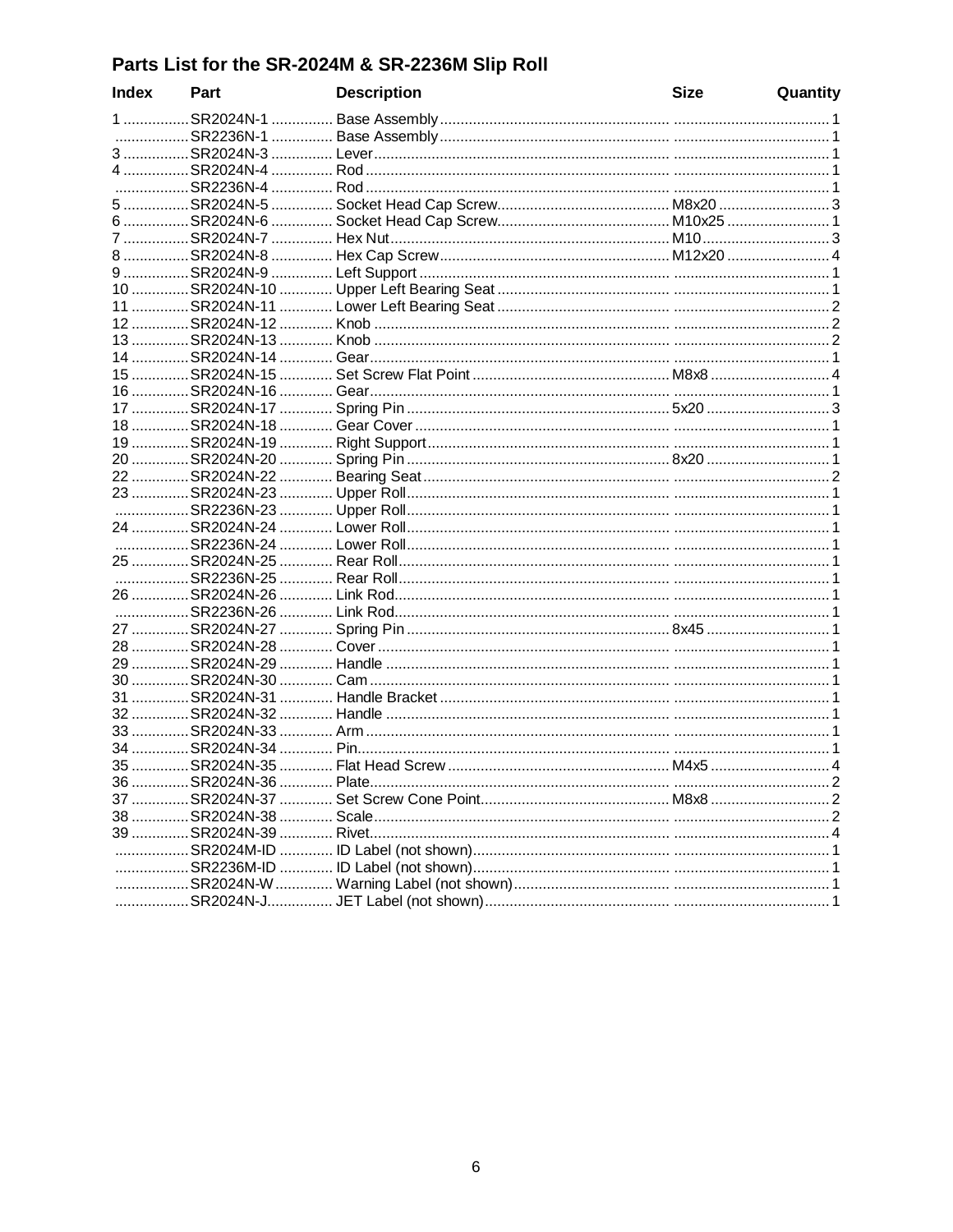# **Optional Accessories**

| 754024 | Stand for SR-2024M Slip Roll |
|--------|------------------------------|
| 754036 | Stand for SR-2236M Slip Roll |